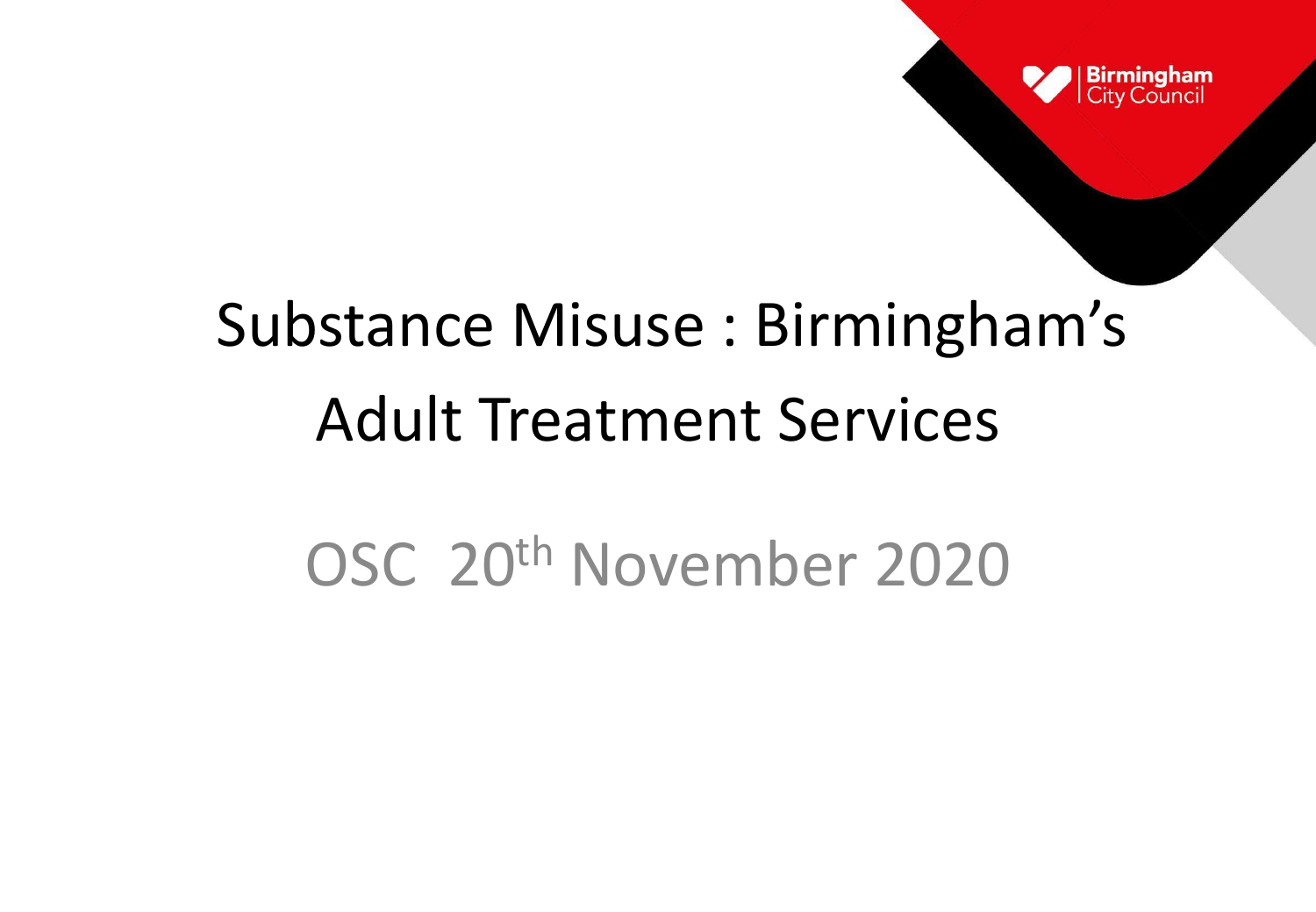## 2017 Drug Strategy



Four Key Pillars:

- Reducing demand
- Restricting Supply
- Building Recovery
- Global Action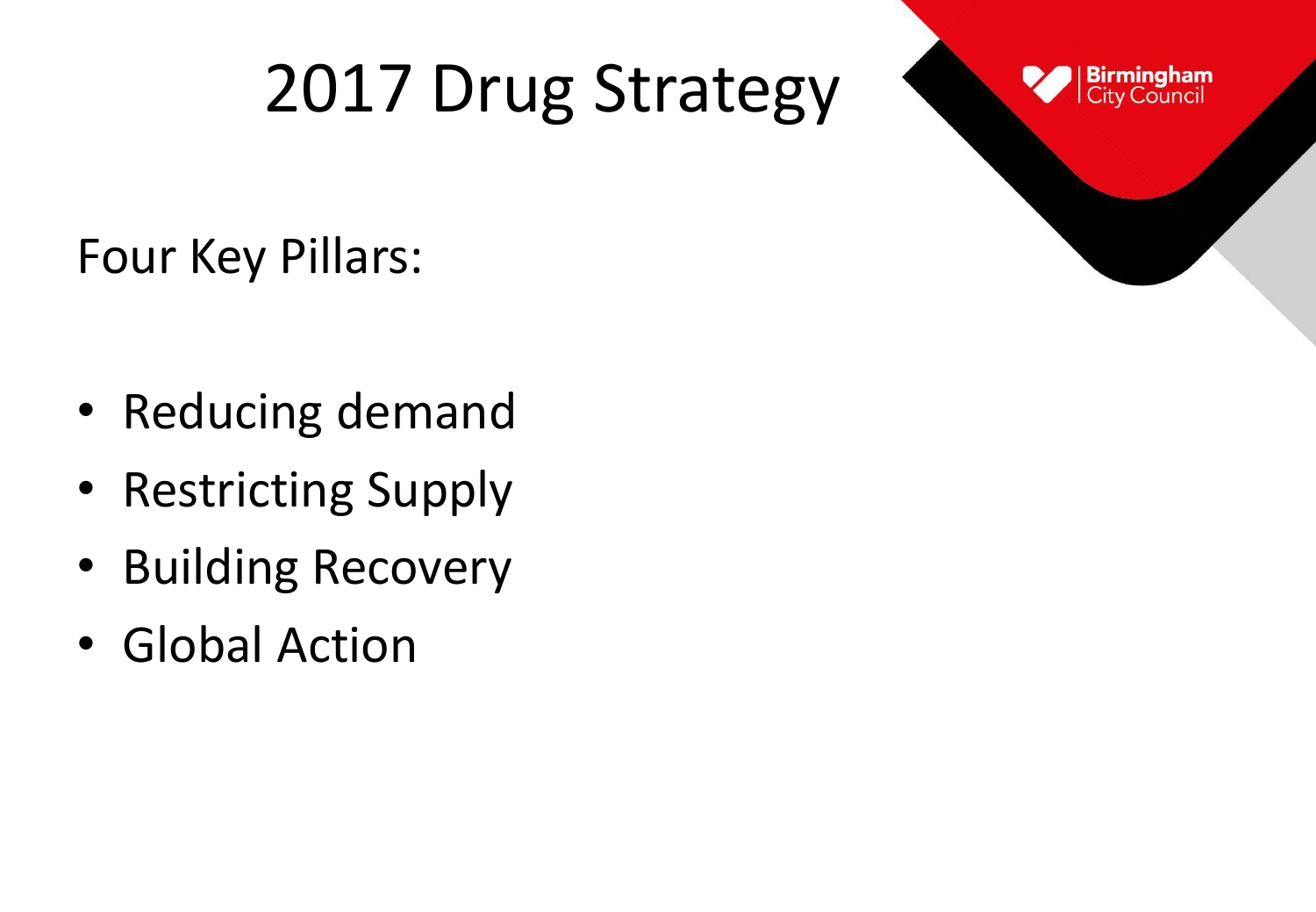### CGL Contract



- Change Grow Live
- 5 year contract awarded 2015
- £15m contract value 2018/19
- Original Commissioning intentions:

Think Family Single System Recovery Outcomes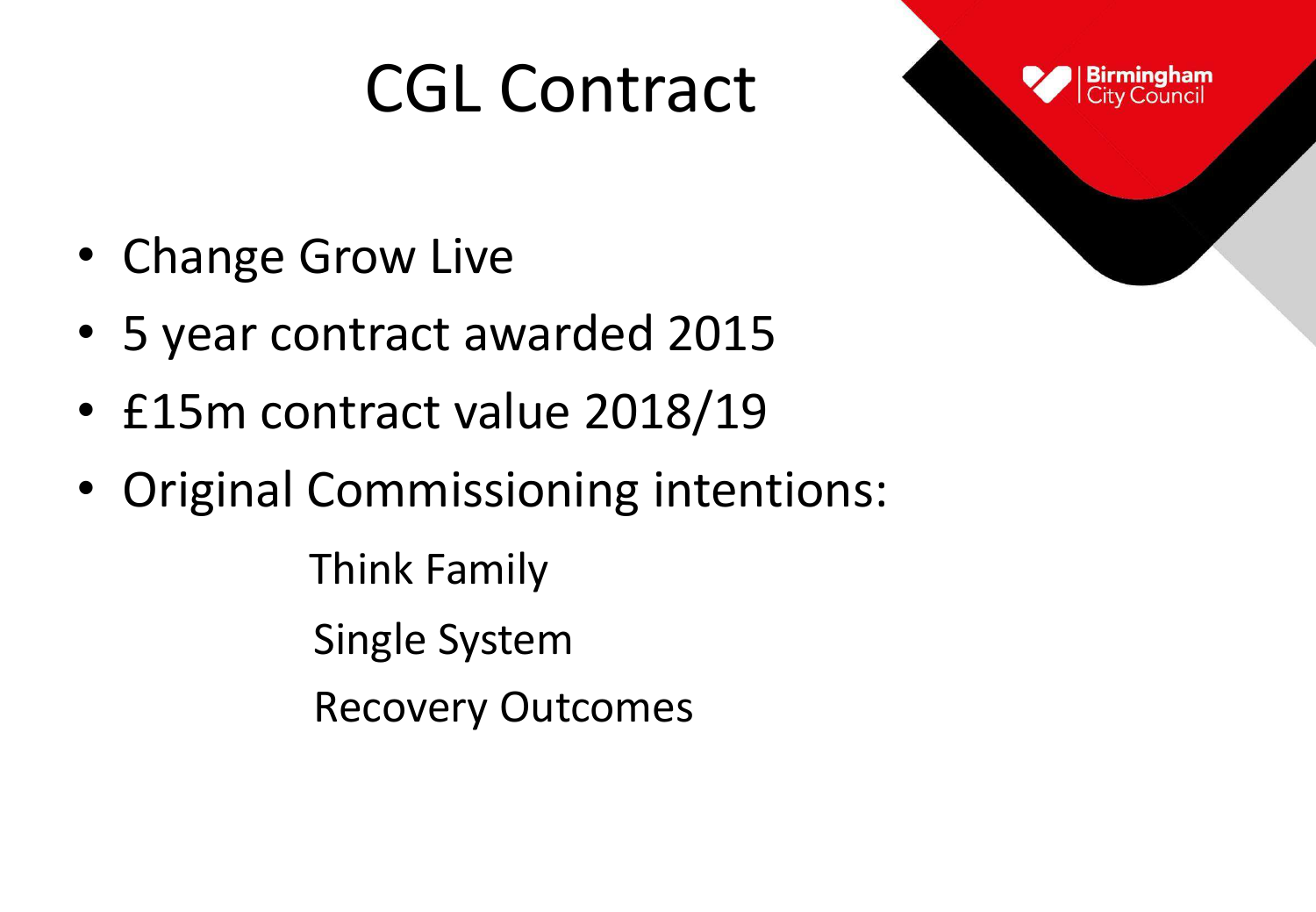## **Recovery Outcomes**



- Reductions in re offending
- Improved Housing
- Improved Parenting
- Increased levels of Employment
- Effective child safe guarding
- Improvements in physical and mental health
- Reduction in sexual health problems and blood borne virus͛s
- Reduction in related domestic abuse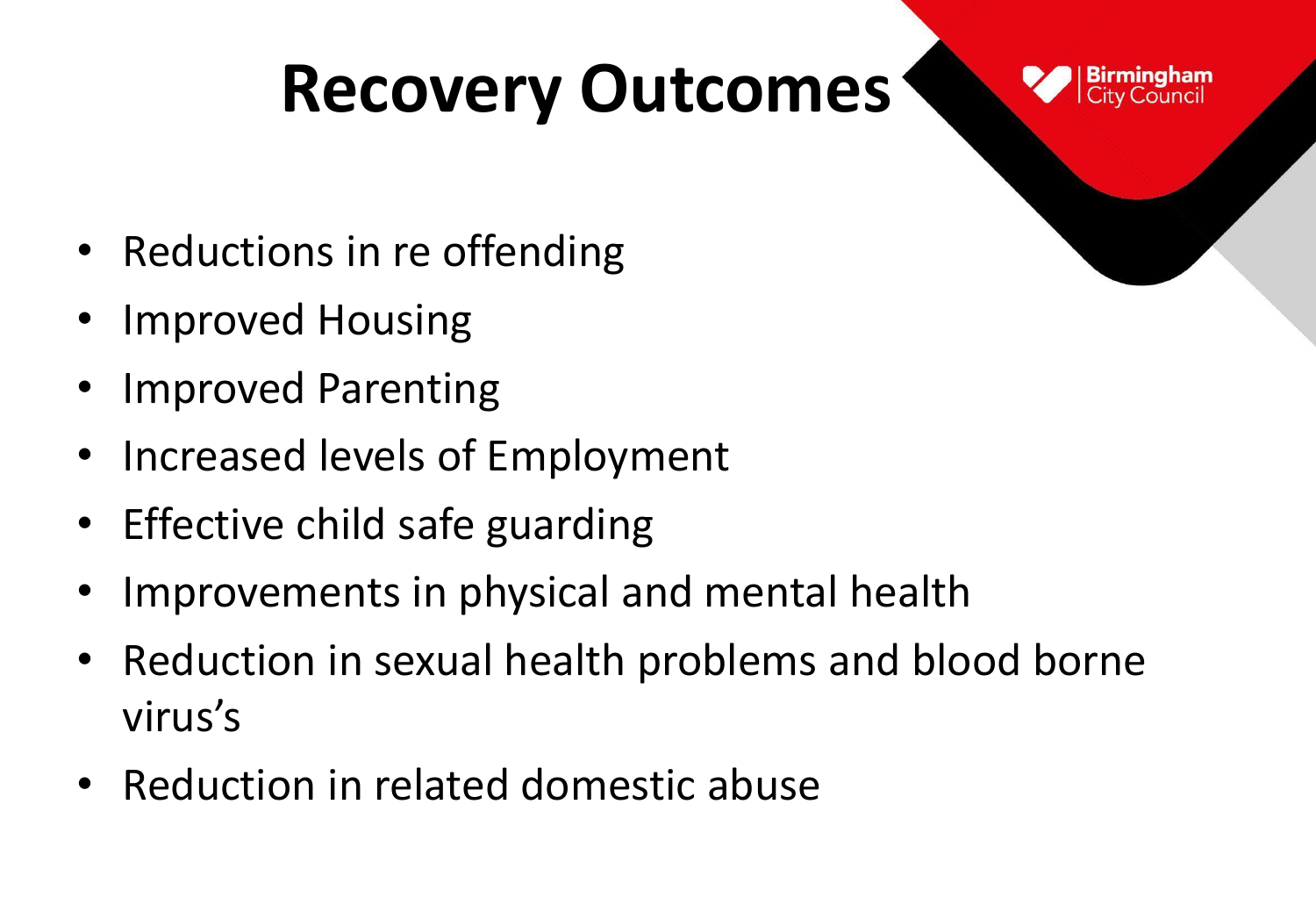

#### Contract Negotiation Process

- Potential for a 1+1 year contract extension 2020
- Review process :
	- Trend analysis
	- Contract performance
	- Provider perspective
	- Stakeholder engagement
- 10% contract reduction required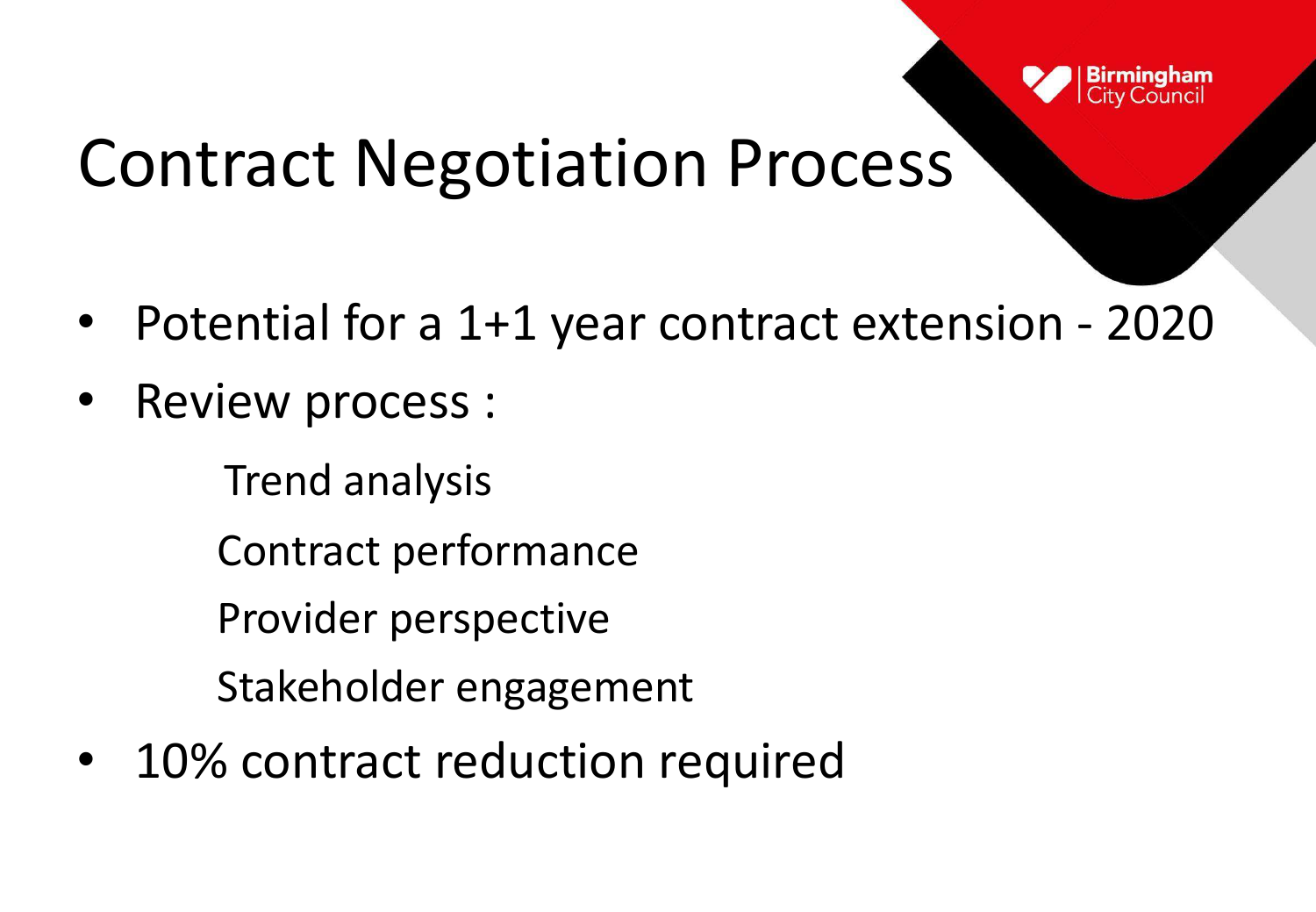Future Treatment Service Needs



- A Renewed Focus upon the Recovery agenda.
- Focus on Opiate, Alcohol and Novel Psychoactive Substance misuse.
- Mental Health and Substance Misuse
- Locality Model of Delivery
- Child Protection Focus
- Establishing a Drug Alert System
- Clarifying liabilities regards prescribing costs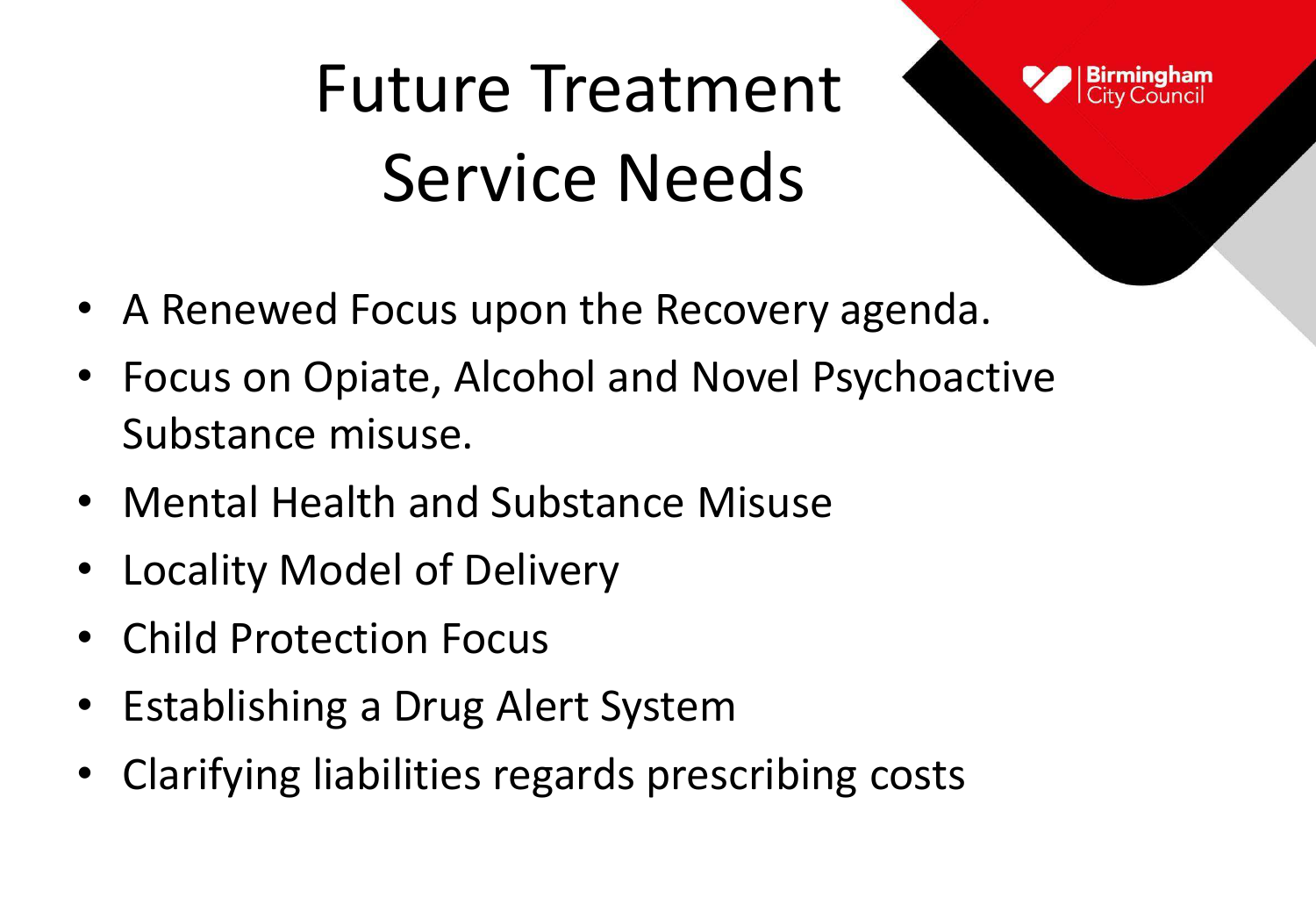## Performance

- 6,000 service users currently engaged with CGL
- Peak demand of 800 requests / referrals for help a month
- Over 4,000 service users have achieved a successful recovery
- CGL consistently operate within top quartile for service effectiveness (performance) across the country with:

45% of people with alcohol issues recovering.

- National average 40%

43% of those dependant on non-opiates recovering.

- National average is 40% .

6% of people with a heroin addiction recover.

- National average is 6.7% .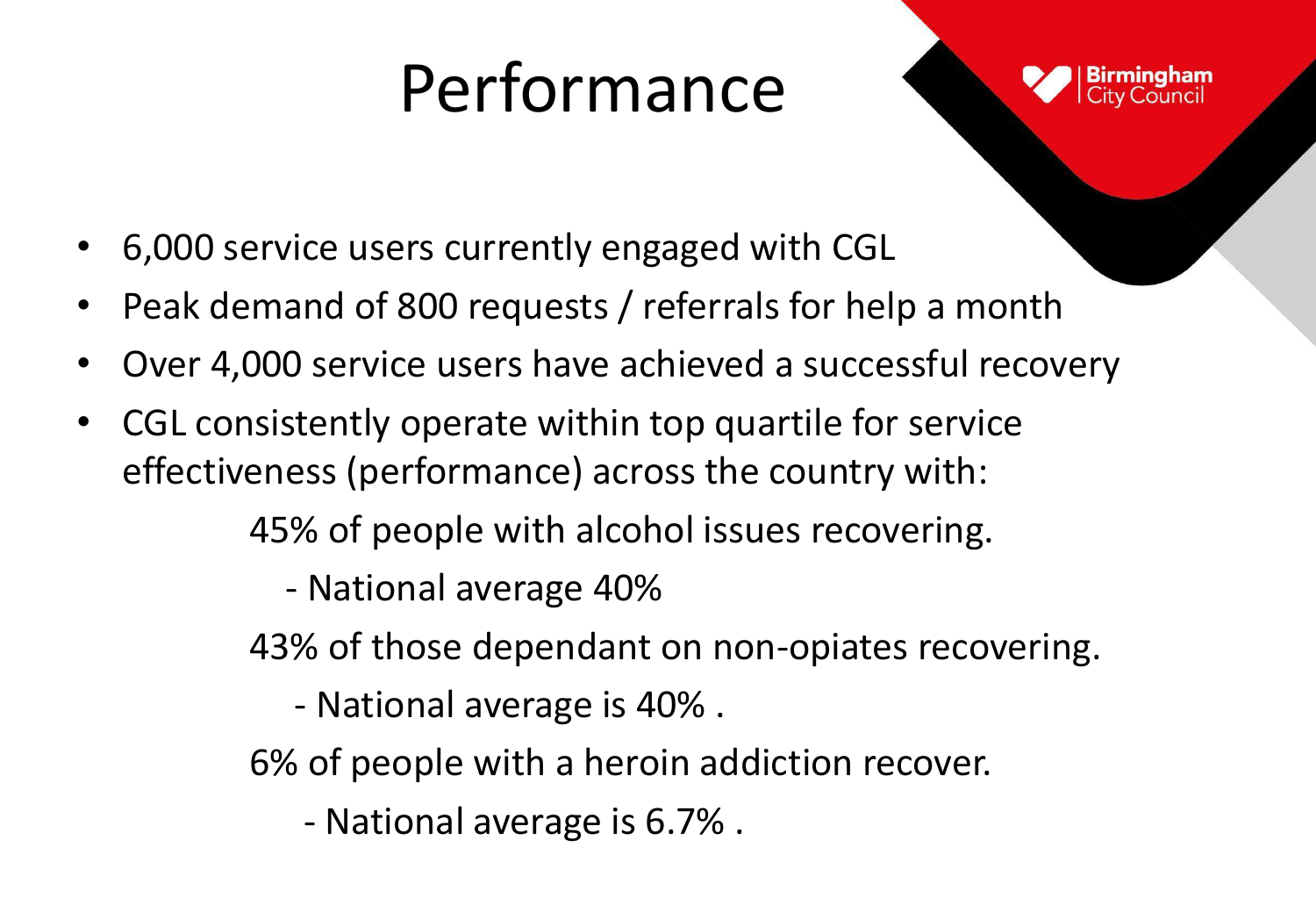#### Reductions in re offending



- Dedicated Prison Release Team
- Work continues to also engage those who need help and who attend court and probation settings.
- The average intensive support package for this cohort lasts between 4-6 weeks with ongoing help available through the wider service thereafter.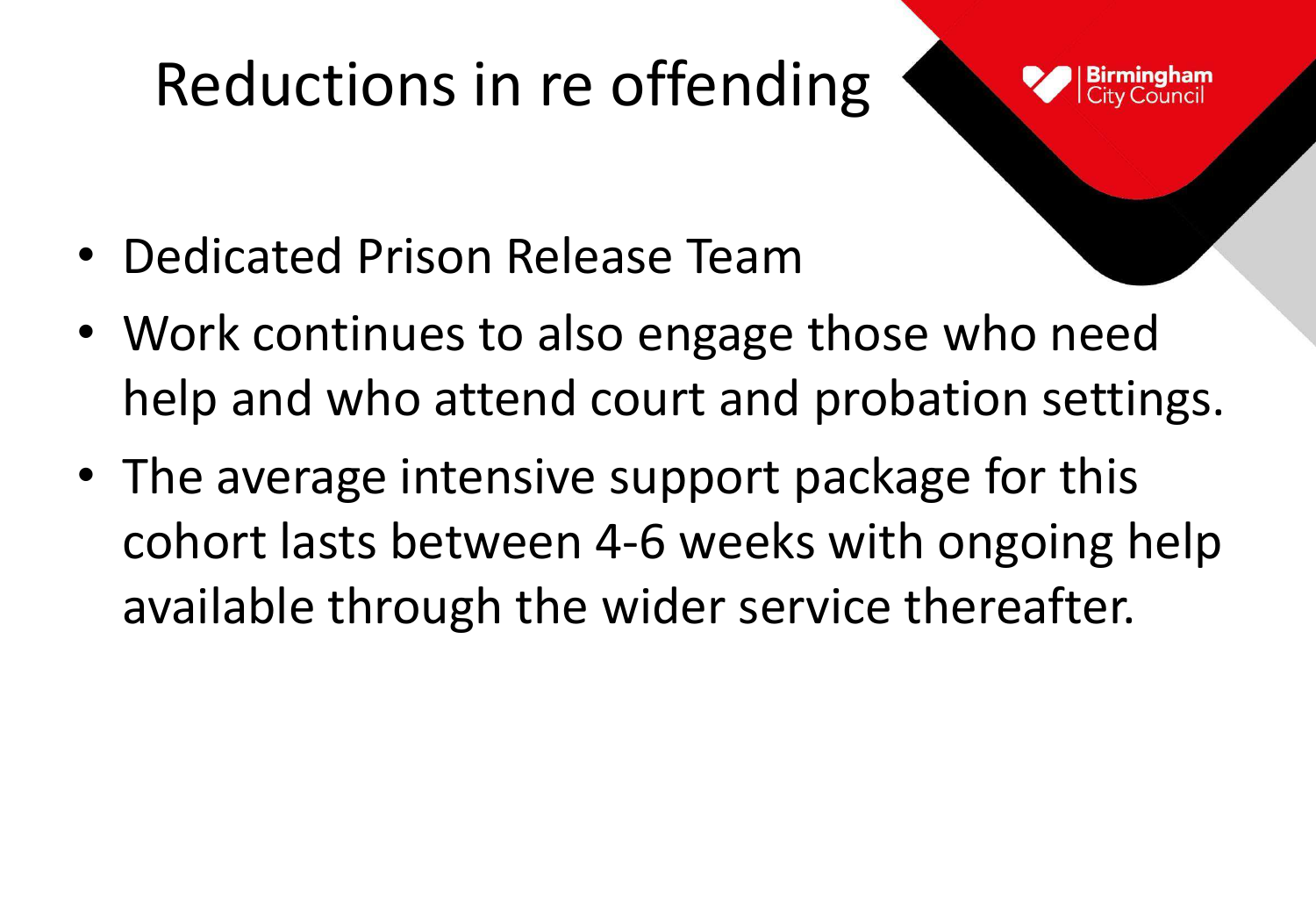## Housing & Homelessness



- Identifying safe and sustainable accommodation with housing partners
- Integrated Birmingham Street Intervention Team to tackle homelessness
- Good quality residential rehabilitation / detox settings, 'step-up' / shared accommodation, through to independent living housing tenancies.
- CGL work with wider family and friends networks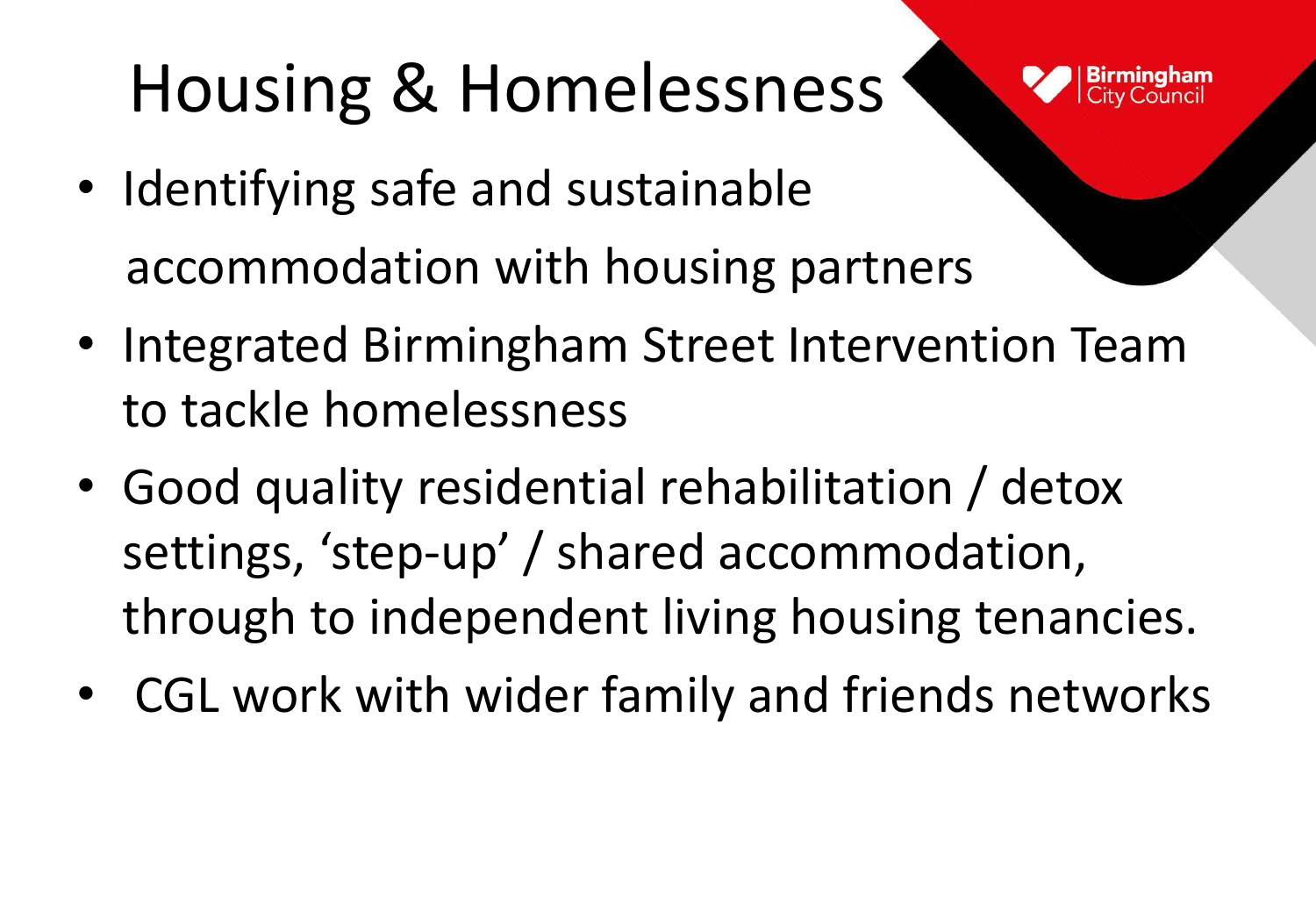# Parenting & effective child Safe guarding

- Parenting Needs Assessment tool helps safeguarding and includes other support agencies
- Buprenorphine prescribing to parents with children under 5 years old.
- 8% of CGL service users with parental responsibilities live with the challenges presented to them around poor mental health.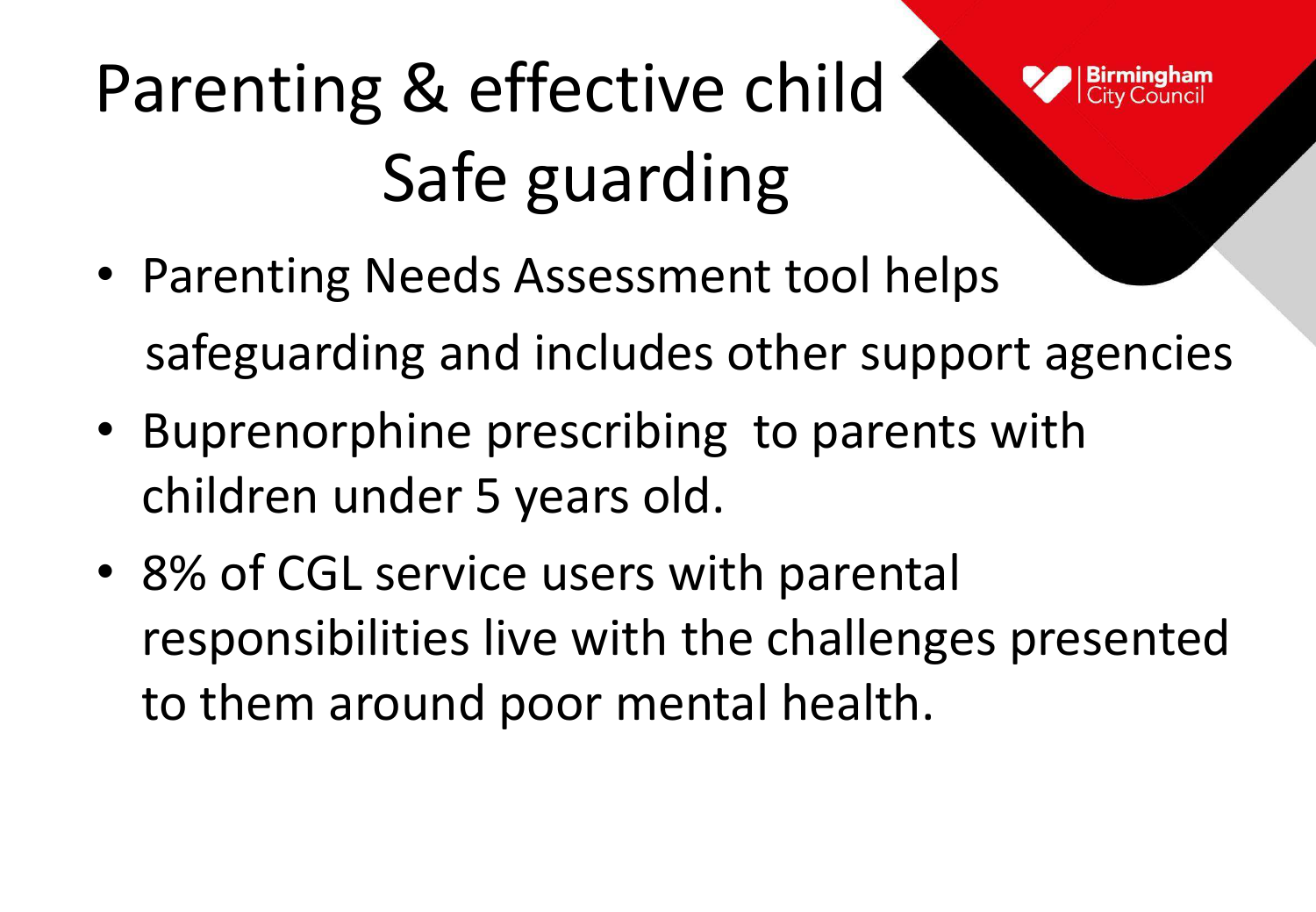## Employment



- During the contract CGL have supported over 1,200 service users to find and maintain a job.
- Public Health funded trial to test the effectiveness of providing enhanced employment support / coaching.
- Collaboration with the Economy Directorate's Employment Support Team and local DWP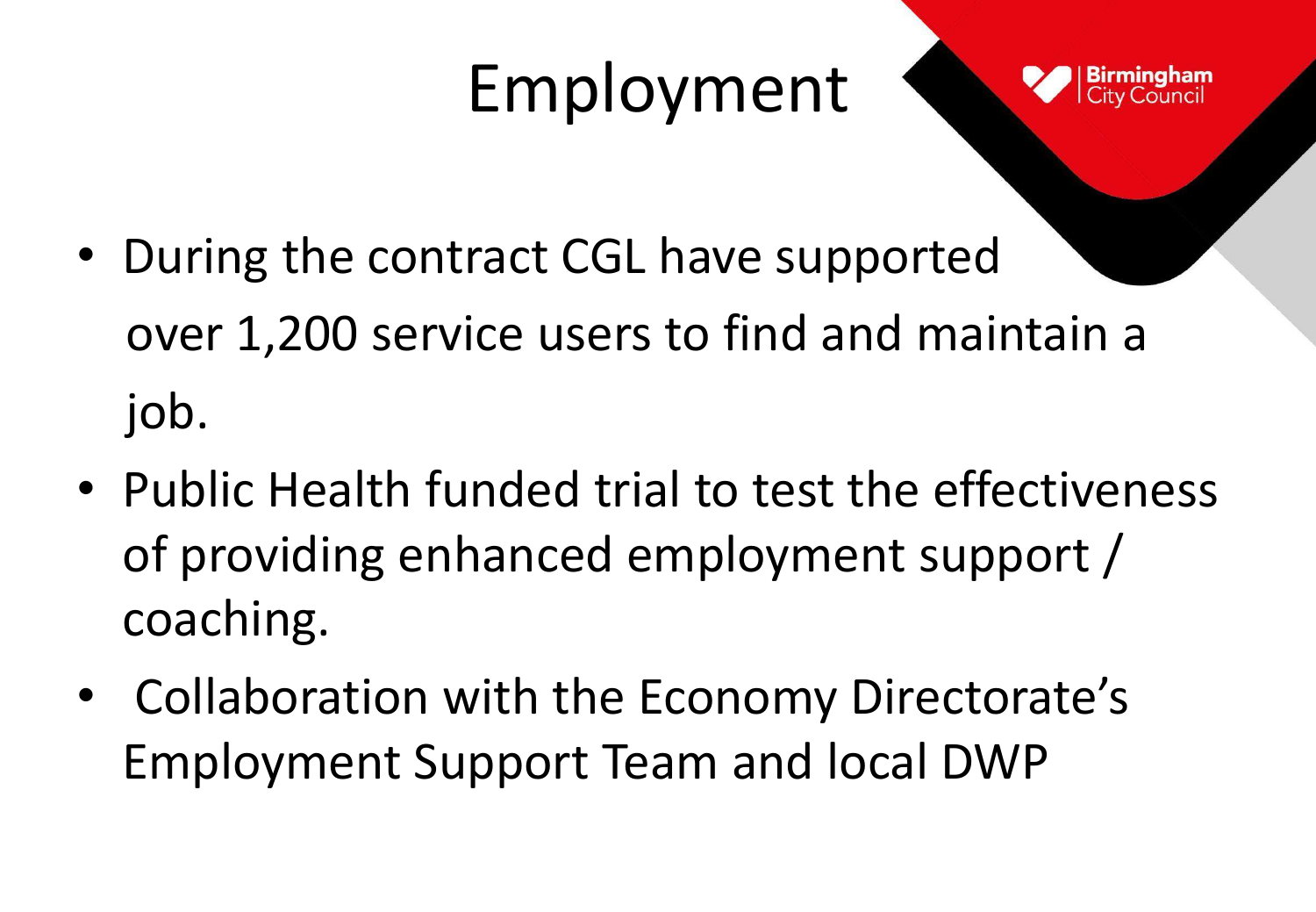Sexual health problems and blood borne virus's

- Integrated pathway to effectively test those at risk of conditions including: Hepatitis C, Hepatitis B and HIV.
- Risk factors include multiple vulnerability, including issues with physical and mental disability illness, long term drug injecting and being part of the sex work industry.
- Collaboration with QE hospital.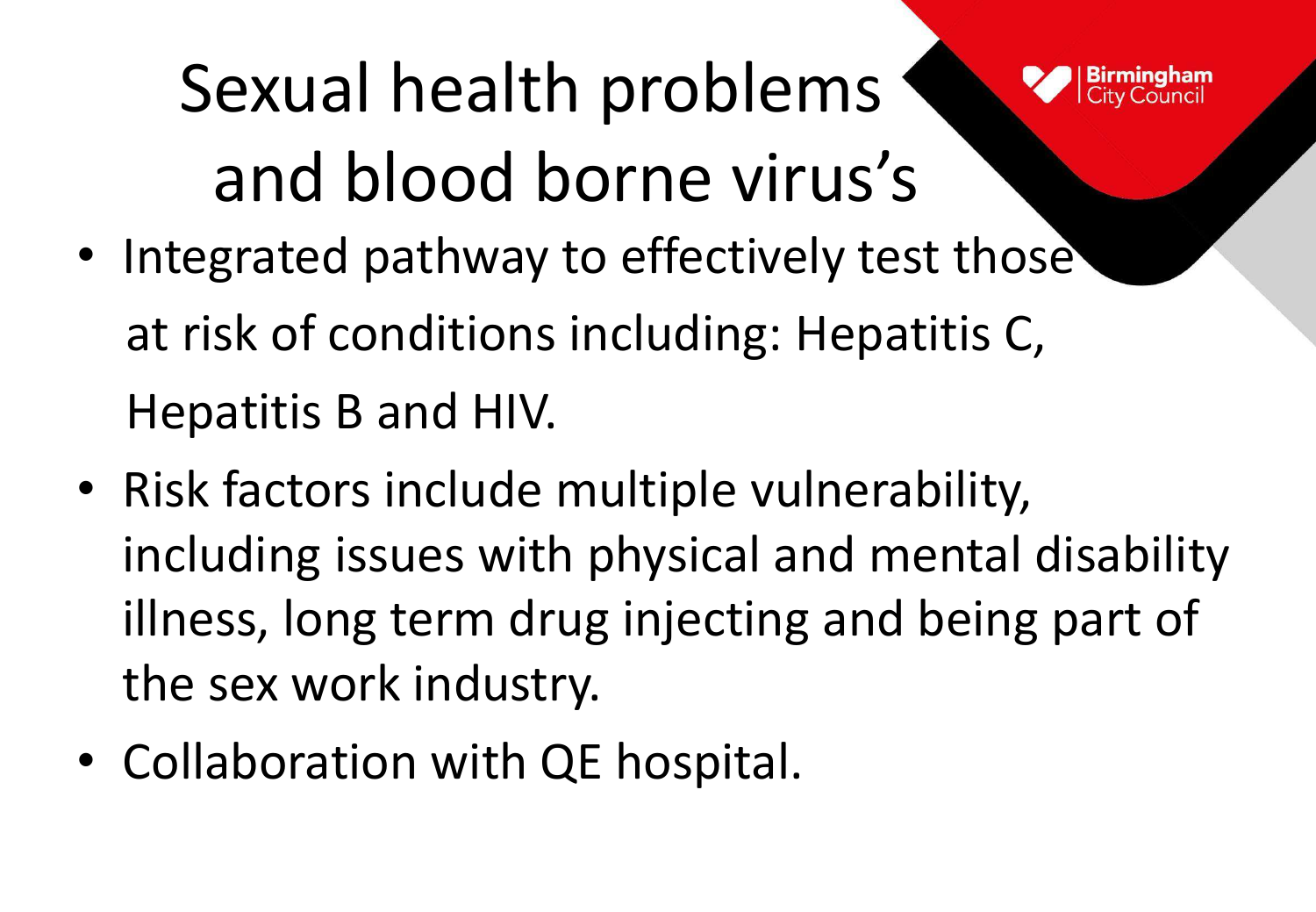### Domestic Abuse



- Dedicated women and families team
- Ensure cycles of abuse and substance dependencies are broken
- Lifestyles changed and enhanced as vulnerable women and their children return to independent living drug, alcohol and domestic abuse free.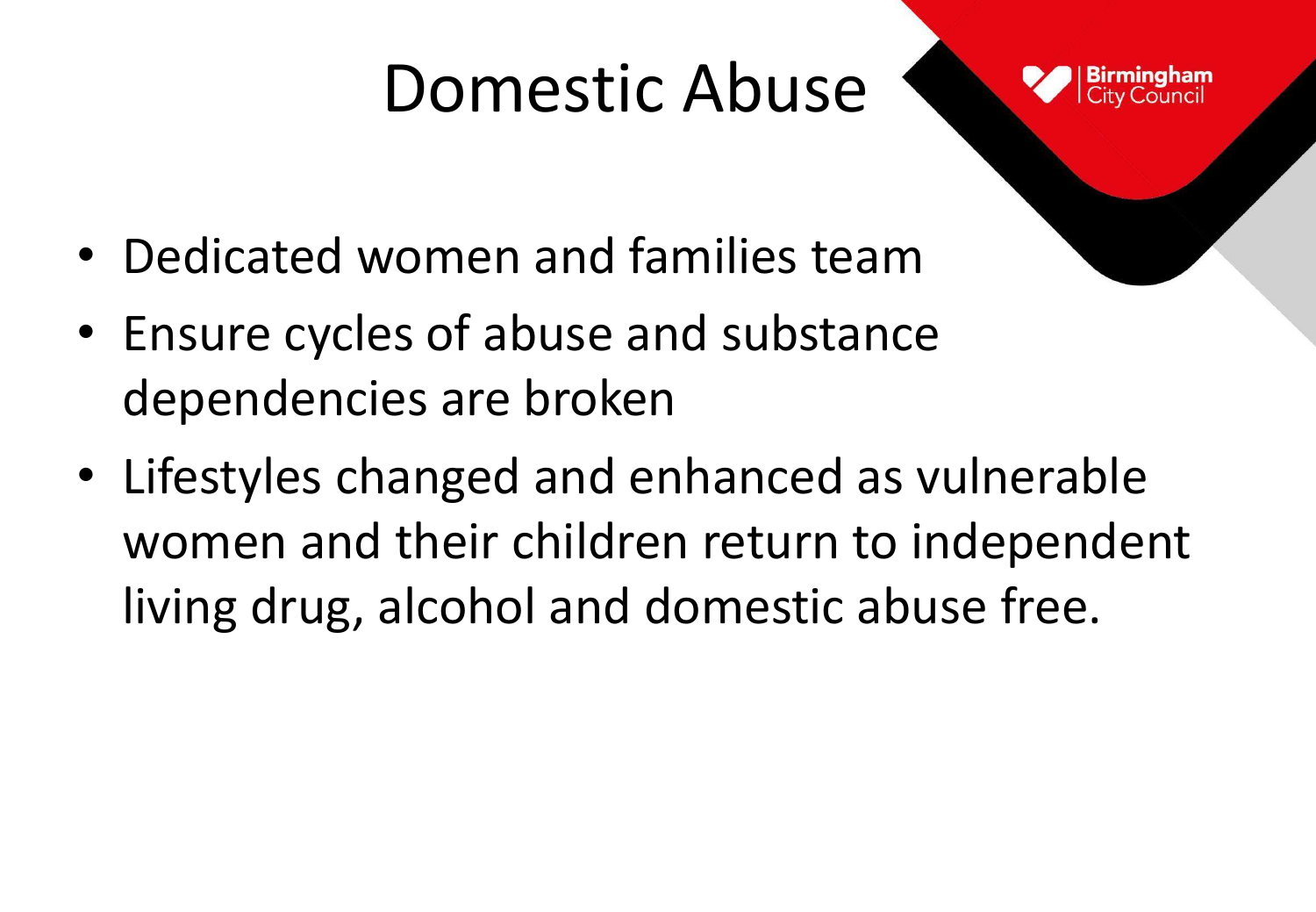## Physical / Mental Health

- Incidences of Dual diagnosis for substance misuse dependency and a mental health condition are increasing.
- New risk tool, more open dialogue about mental health issues.
- Proposed co-location arrangements with BSMHFT
- Acute sector pathways